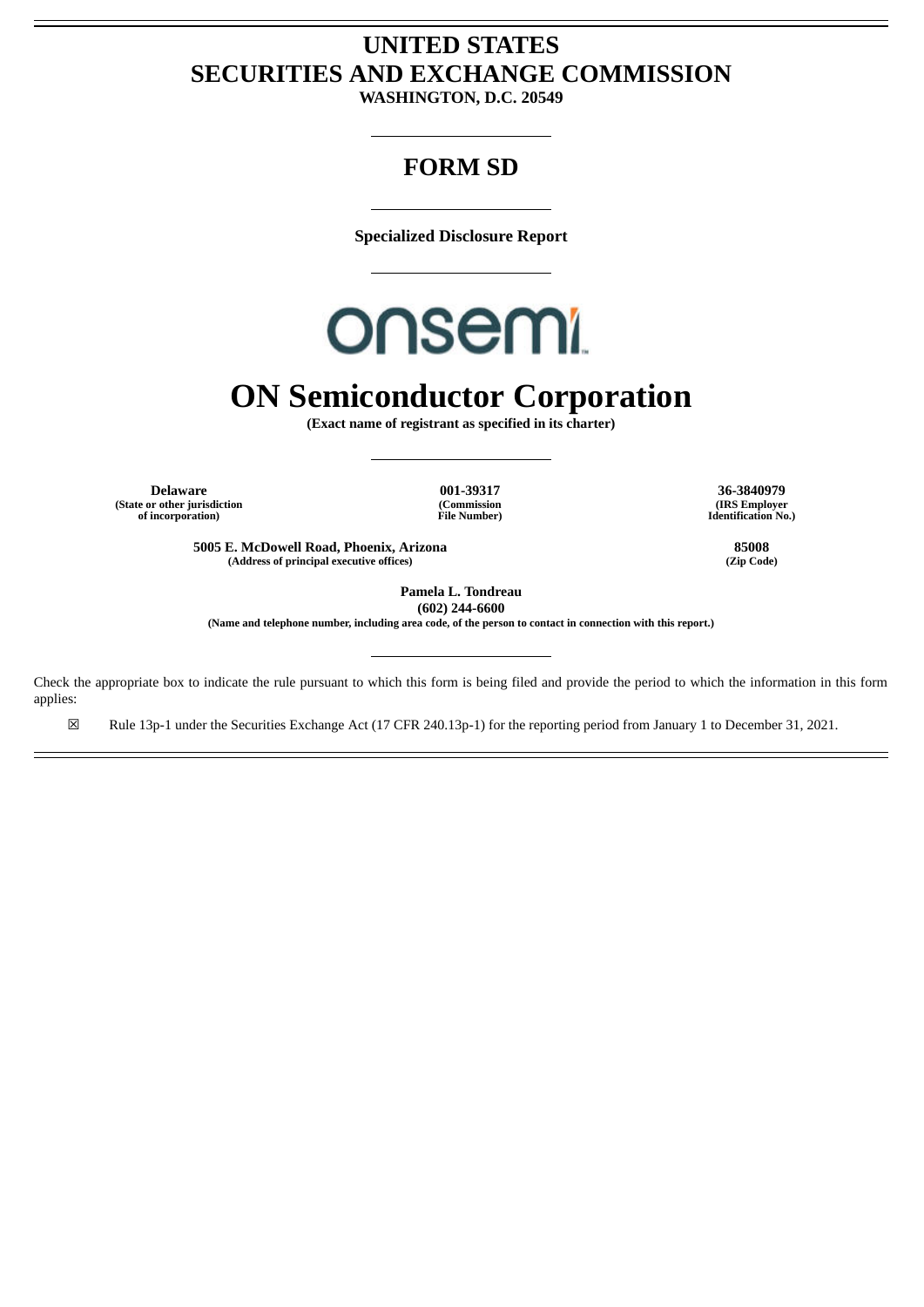#### **SECTION 1. CONFLICT MINERALS DISCLOSURE**

#### **Item 1.01. Conflict Minerals Disclosure and Report**

Pursuant to Section 13(p) of the Securities Exchange Act of 1934, as amended (the "*Exchange Act*"), and Rule 13p-1 thereunder, which implements Section 1502 of the Dodd-Frank Wall Street Reform and Consumer Protection Act (Section 13(p) of the Exchange Act, Rule 13p-1 thereunder and Section 1502 of the Dodd-Frank Wall Street Reform and Consumer Protection Act collectively, the "*Conflict Minerals Regulations*"), ON Semiconductor Corporation (the "*Company*") is required to make certain inquiries and perform certain due diligence with respect to any "conflict minerals" (as defined in the Conflict Minerals Regulations) that are necessary to the functionality or production of a product manufactured (or contracted to be manufactured) by the Company or any of its subsidiaries.

Conflict minerals are necessary to the functionality of certain of the Company's products. As required by the Conflict Minerals Regulations, the Company has conducted a reasonable country of origin inquiry ("*RCOI*") designed to determine whether any of the conflict minerals contained in its products originated in the Democratic Republic of the Congo or an adjoining country or are from recycled or scrap sources. Based on its RCOI, the Company was unable to reasonably conclude that all of the conflict minerals contained in its products did not originate in the Democratic Republic of the Congo or an adjoining country or come from recycled or scrap sources. Therefore, the Company was required to exercise due diligence on the source and chain of custody of its conflict minerals in accordance with the Conflict Minerals Regulations and to file a conflict minerals report.

#### Conflict Minerals Disclosure

The Company's conflict minerals report for the year ended December 31, 2021 (the "*CMR*") is attached to this Specialized Disclosure Report on Securities and Exchange Commission Form SD (this "*Form SD*") as Exhibit 1.01 and is incorporated into this Form SD by reference. The CMR is also publicly available on the Company's website at https://www.onsemi.com/company/people-planet/social-responsibility. The reference to the Company's website is provided for convenience only, and its contents are not incorporated by reference into this Form SD or into the CMR, nor are they deemed "filed" with the U.S. Securities and Exchange Commission pursuant to the Exchange Act or the Securities Act of 1933, as amended.

#### **Item 1.02. Exhibit**

Information concerning conflict minerals required by the Conflict Minerals Regulations is included in Exhibit 1.01 to this Form SD.

#### **SECTION 2. EXHIBITS**

**Exhibit No. Description** 1.01 Conflict Minerals Report for the year ended [December](#page-3-0) 31, 2021 as required by Items 1.01 and 1.02 of this Form.

 $\overline{2}$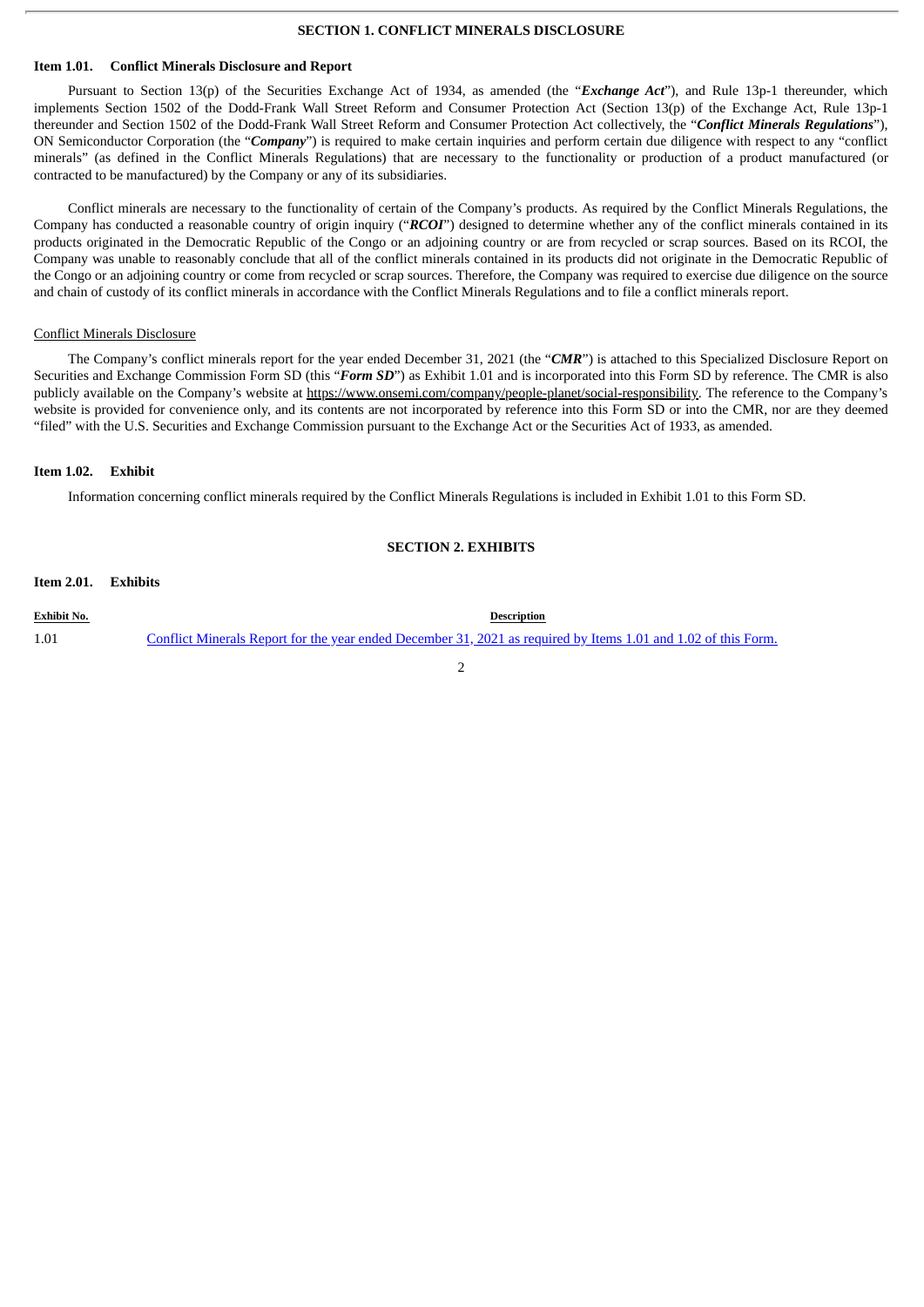Pursuant to the requirements of the Securities Exchange Act of 1934, the registrant has duly caused this report to be signed on its behalf by the duly authorized undersigned.

> ON SEMICONDUCTOR CORPORATION (Registrant)

Date: May 27, 2022 By: /s/ PAMELA L. TONDREAU

Name: Pamela L. Tondreau

Title: Executive Vice President, Chief Legal Officer, Chief Compliance Officer and Secretary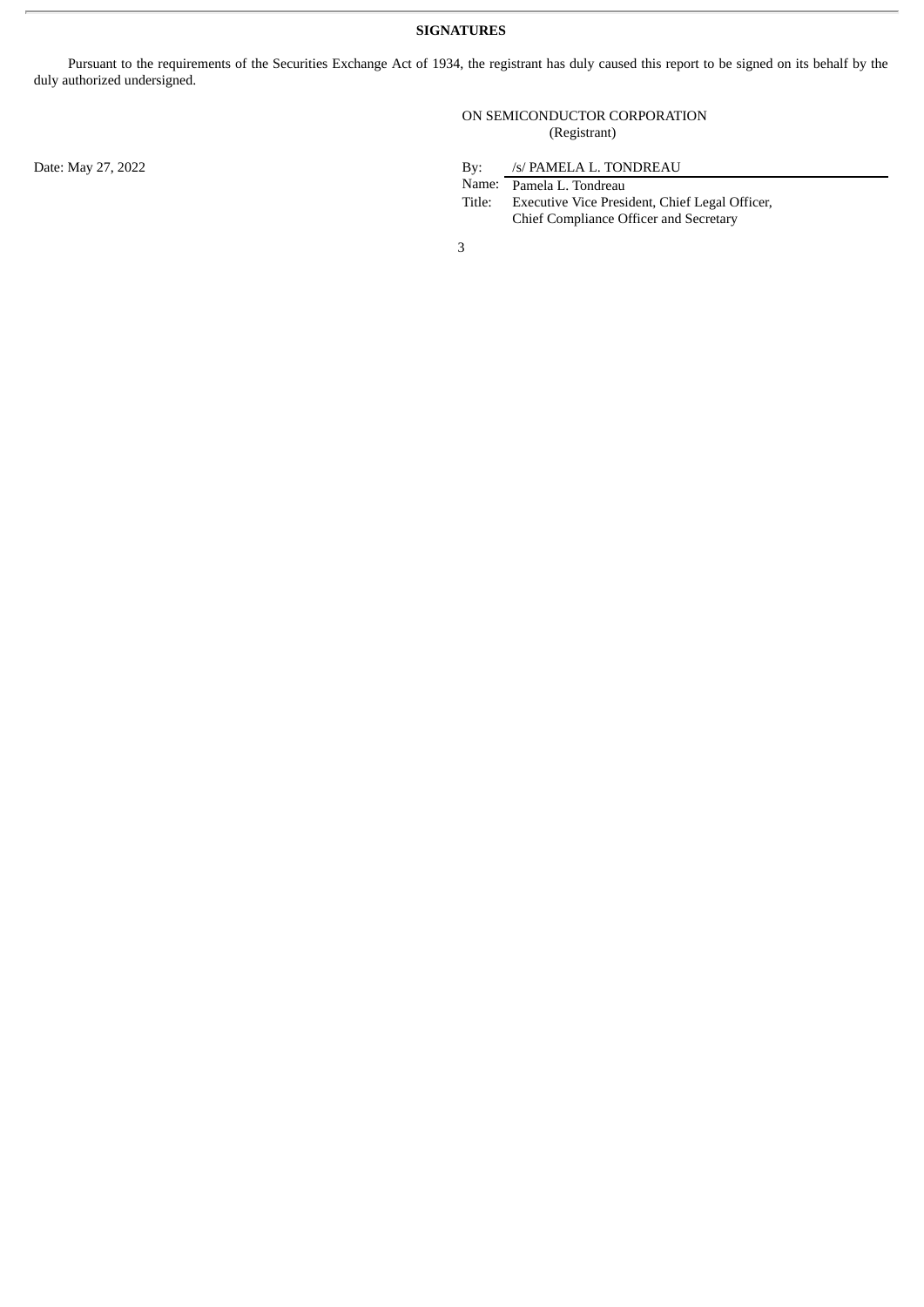# **onsemi**

<span id="page-3-0"></span>This unaudited Conflict Minerals Report (this "*CMR*") of ON Semiconductor Corporation (the "*Company*," "*onsemi*," "*we*" or "*us*") for the year ended December 31, 2021 is attached as Exhibit 1.01 to the Company's Specialized Disclosure Report on Securities and Exchange Commission Form SD (the "**Form SD**"). This CMR is also publicly available on the Company's website: https://www.onsemi.com/company/people-planet/socialresponsibility (the "*Social Responsibility Webpage*"). The content of any website referred to in this CMR is included for general information only and is not incorporated by reference in this CMR.

Pursuant to Section 13(p) of the Securities Exchange Act of 1934, as amended (the "*Exchange Act*"), and Rule 13p-1 thereunder, which implements Section 1502 of the Dodd-Frank Wall Street Reform and Consumer Protection Act (Section 13(p) of the Exchange Act, Rule 13p-1 thereunder and Section 1502 of the Dodd-Frank Wall Street Reform and Consumer Protection Act collectively, the "*Conflict Minerals Regulations*"), the Company is required to make certain inquiries and perform certain due diligence with respect to any "conflict minerals" (as defined in the Conflict Minerals Regulations) that are necessary to the functionality or production of a product manufactured (or contracted to be manufactured) by the Company or any of its subsidiaries.

**onsemi** is driving disruptive innovations to help build a better future. With a focus on automotive and industrial end-markets, the company is accelerating change in megatrends such as vehicle electrification and safety, sustainable energy grids, industrial automation, and 5G and cloud infrastructure. With a highly differentiated and innovative product portfolio, **onsemi** creates intelligent power and sensing technologies that solve the world's most complex challenges and leads the way in creating a safer, cleaner and smarter world.

As a purchaser of products containing the minerals tantalum, tin, tungsten or gold (collectively, "*3TG*") from suppliers for use in our manufacturing process, the Company continues to be concerned about the reports of violence and human rights violations resulting from the sourcing of such minerals from the Democratic Republic of the Congo and adjoining countries ("*Covered Countries*"). The Company's Sustainability Report (to be released in June 2022, known as the "Corporate Social Responsibility Report" in prior years), which addresses these concerns and other actions the Company is taking in the area of social responsibility, is available at the Social Responsibility Webpage.

For purposes of this CMR, the term "products" is used to describe products manufactured (or contracted to be manufactured) by the Company or any of its subsidiaries. As a result, when conducting its conflict minerals analysis as required by the Conflict Minerals Regulations, the Company has considered its sole product to be semiconductor components.

This CMR describes the process undertaken for products that were manufactured, or contracted to be manufactured, during calendar year 2021 and that contain conflict minerals. This CMR is unaudited, as an independent private sector audit is not required pursuant to guidance provided by the Securities and Exchange Commission (the "*SEC*").

As a result of its inquiry, the Company determined that conflict minerals are necessary to the functionality of the Company's products. In particular, these minerals provide internal electrically conductive connections to the various circuit elements required to manufacture a working semiconductor device and/or provide an electrically conductive path to connect the semiconductor device to the electronic application in which it is utilized.

Conflict minerals are obtained from multiple sources worldwide, and the Company does not desire to eliminate those originating in Covered Countries. However, the Company is committed to pursuing conflict-free sourcing of minerals from our supply chain through collaboration with our suppliers, including through our activities as a member of the Responsible Business Alliance (the "*RBA*") and a full member of the Responsible Minerals Initiative (the "*RMI*"), which began as a joint effort between the RBA and the Global e-Sustainability Initiative. As a member of the RMI, we are required to engage in reasonable due diligence with respect to our supply chain to ensure such minerals are not being sourced from entities supporting armed conflict within the Covered Countries. The Company also recognizes the importance of supporting responsible mineral sourcing from the Covered Countries so as not to negatively impact the economies of those countries.

1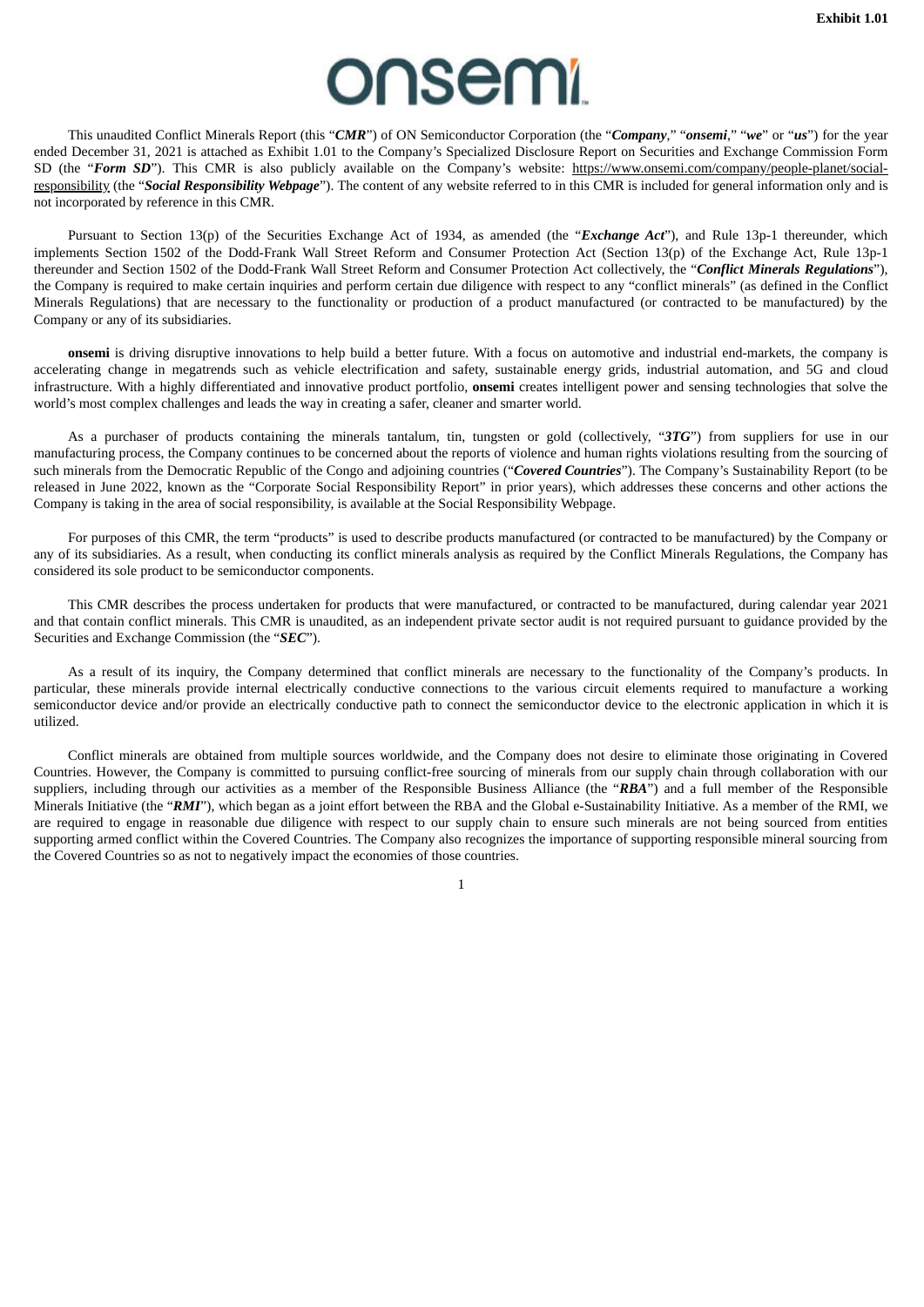#### Due Diligence

In accordance with the Conflict Minerals Regulations, the Company conducted a reasonable country of origin inquiry ("*RCOI*") designed to determine whether any of the conflict minerals in its products originated in a Covered Country or are from recycled or scrap sources. Based on its RCOI, the Company was unable to reasonably conclude that all its conflict minerals did not originate in a Covered Country or come from recycled or scrap sources, and the Company continues its due diligence on the source and chain of custody of its conflict minerals. In connection with this supply chain due diligence, the Company, in accordance with the Organisation for Economic Co-operation and Development ("*OECD*") Due Diligence Guidance for Responsible Supply Chains of Minerals from Conflict-Affected and High-Risk Areas (Third Edition, OECD 2016) and the related Supplements on 3TG (collectively, the "*OECD Guidance*"), executed the following steps:

#### • *OECD Guidance Step 1: Establish a strong company management system*

- The Company continually reviews and updates policies, as appropriate, to reflect the procedures by which the Company and its suppliers should conduct due diligence related to conflict minerals. Ethics & Compliance and global supply chain teams review any changes to the conflict minerals policy or governing documents.
- The Company established an internal management team to support supply chain due diligence and institute a systematic process. The internal management team includes appropriate employees within the Company's quality, purchasing and legal departments. The sustaining management team consists of quality, ethics, supply chain and legal representatives. Additionally, the Governance and Sustainability Committee of the Board of Directors of the Company reviews the program on a quarterly basis to track the progress towards the program's goals.
- The Company is a member of the RBA and is a full member of the RMI. Our participation in these organizations allows us to learn from our peer companies in the electronics industry and provides us with additional insight regarding their conflict minerals plans, programs and processes.
- The Company utilized the form conflict minerals reporting template ("*CMRT*"), standardized by the RMI, to collect sourcing information from its suppliers in order to identify whether: (i) conflict minerals sourced by such suppliers originated in Covered Countries; and (ii) smelters and refiners (collectively, "*smelters*") in our supply chain have been validated as conformant in accordance with the Responsible Minerals Assurance Process ("*RMAP*") and cross-recognized certification programs, which include the London Bullion Metal Association ("*LBMA*") Responsible Gold Certification and the Responsible Jewelry Council ("*RJC*") Responsible Jewelry Program Chain-of-Custody Certification.
- In addition, a summary of country of origin information for minerals used in **onsemi** products that we collected in connection with our RCOI and due diligence efforts is attached hereto as **Appendix A**.
- The RMI developed an audit protocol for verification of entities as conformant with the RMAP in accordance with the OECD Guidance and in conjunction with complementary traceability schemes in the Covered Countries. The Conformant Smelter List is composed of entities that were determined to be conformant with the RMAP and that have been subject to an independent third-party audit to assess whether each such entity employed policies, practices and procedures to source conflict-free minerals. **onsemi** uses the Conformant Smelter List and any other lists that have been recognized by the RMI, including the LBMA and RJC lists for gold, for making conflict minerals determinations with respect to conflict minerals sourced by the Company. We are a member of the RMI and have access to the RMI country of origin information for entities on the Conformant Smelter List.
- The Company utilizes an internal compliance audit to assess and confirm that the due diligence approach followed by the Company is in accordance with OECD Guidance.
- The Company established communication channels with customers and suppliers to inquire about conflict minerals and alert such entities about the risk of using non-conformant smelters as grievance mechanisms under our conflict minerals compliance program.

2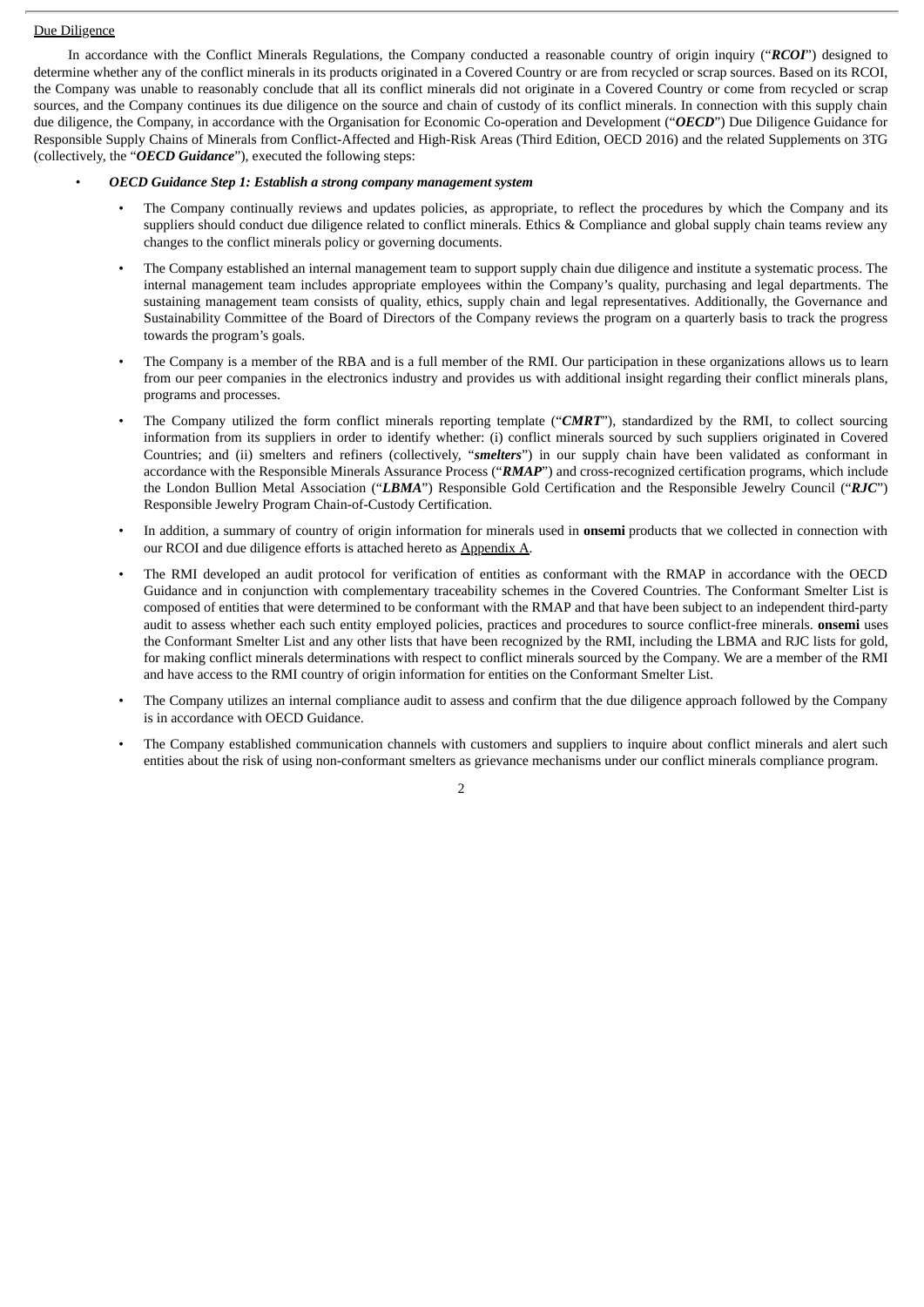#### • *OECD Guidance Step 2: Identify and assess risk in the supply chain*

- The Company believes that it has identified 100% of the suppliers that provide it with 3TG through its supply chain diligence. The Company sends an outreach campaign letter requesting the latest CMRT from each of its suppliers every year.
- The Company employs a third-party web-based software platform to collect, manage, aggregate and review the completeness of the CMRT declarations received from its suppliers. This software ensures the Company has an auditable "chain of custody" regarding receipt of declarations and information received from suppliers.
- The Company uses the RMI's RCOI report to identify suppliers using smelters that are conformant to a third-party audit program to assess related supply chain risks. The Company also utilizes the RMI's RCOI report to perform due diligence and confirm certain information from its suppliers.
- The Company's conflict minerals team reviews all CMRT responses for completeness and consistency with the latest CMRT revision. As of December 31, 2021, the Company had received and reviewed CMRT submissions from 100% of its suppliers.

#### • *OECD Guidance Step 3: Design and implement a strategy to respond to identified risks*

- The Company's conflict minerals team reviews and updates its own company-level CMRT monthly to identify risk in the supply chain for non-RMAP conformant smelters reported by suppliers in their submitted CMRTs.
	- Outreach or encouragement letters are sent to suppliers to remove or replace non-conformant smelters. The Company contacts suppliers and regularly sends out reminder emails to request responses or updates.
	- As a member of the RMI, the Company has access to outreach or encouragement letters, which are also sent directly by the Company's conflict minerals team to non-conformant smelters.
- The Company conducts a risk assessment of all suppliers, and suppliers are rated using a risk matrix system based on the CMRT submitted. Each supplier is assigned a risk rating ranging from "Low Risk" to "Critical Risk," as further described below:
	- "Low Risk" means that a supplier is using 100% RMAP conformant smelters with a conflict minerals policy.
	- "Medium Risk" means that a supplier is using an active or non-conformant smelter but one which is identified as eligible to participate in the RMAP (or otherwise does not meet the criteria for Low Risk above).
	- "High Risk" or "Critical Risk" means that a supplier either has no conflict minerals policy or is using an ineligible entity.
	- As of December 31, 2021, 75% of our suppliers were assigned a "Low Risk" rating while 25% received a "Medium Risk" rating for having active tin smelters and/or non-conformant gold refiners declared in their CMRTs, as further described in the "Due Diligence Results" section of this CMR.
- At least once per year, or whenever there is a major CMRT revision release, all suppliers receive a letter through a third-party solution provider for the Company's conflict-free minerals campaign requesting them to:
	- continue to source *only* from RMAP conformant smelters;
	- remove or replace non-conformant smelters;
	- immediately report any risk: (i) contributing to, or associated with, any violations of the Company's conflict-free minerals campaign, or (ii) that may give rise to a significant adverse impact on the Company's conflict-free minerals campaign;

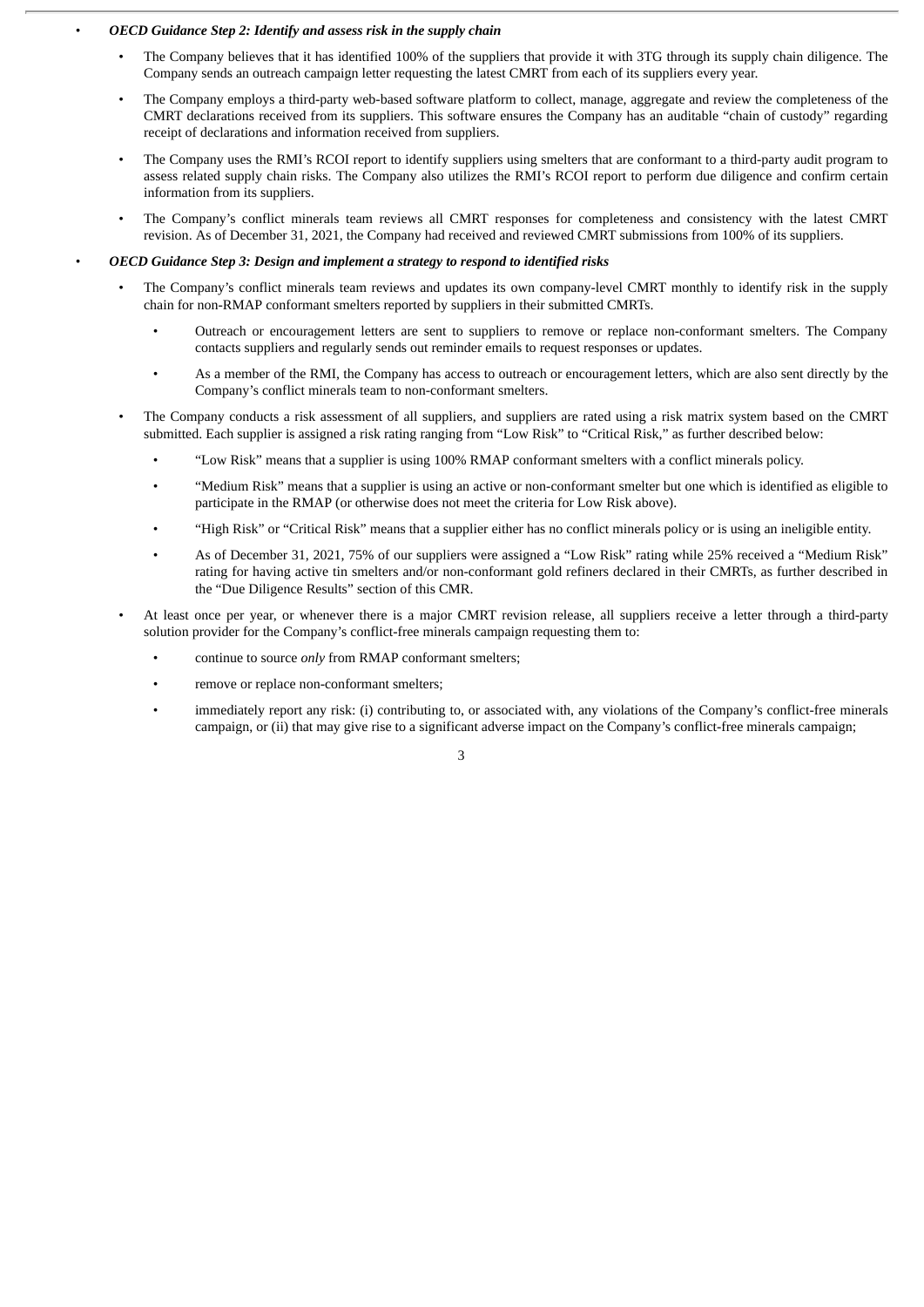- identify any smelters that the supplier has confirmed to be non-conformant to RMAP; and
- identify all conflict minerals smelters in their supply chain and report back to the Company a completed and updated CMRT.

#### • *OECD Guidance Step 4: Carry out an independent third-party audit of smelters' due diligence practices*

- As an active RMI member, we benefit from the RMAP, which uses an independent third-party assessment of smelter or refiner management systems and sourcing practices to validate compliance with RMAP standards. We have relied on RMI due diligence and RMAP audit results posted on the RMI website, including the RMI RCOI report.
- One employee on the Company's conflict minerals compliance team is a member of the RMI workgroups that continue to develop improvements to the RMI programs. To that end, the Company approaches, through direct communication and smelter outreach, both the smelters and their customers (i.e., the Company's suppliers) in our supply chain. The Company also contributes to thought leadership and participates in the relevant workgroups along with peer companies within industry organizations.
- *OECD Guidance Step 5: Report annually on supply chain due diligence*
	- The Company is an indirect purchaser of conflict minerals, and its due diligence measures provide reasonable, not absolute, assurance regarding the source and chain of custody of conflict minerals. The Company's due diligence processes seek data from its direct suppliers and those suppliers seek similar information within their supply chains to identify the original sources of the conflict minerals. We also rely to a large extent on information collected and provided by RMI's independent third-party audit programs. Such sources of information may produce inaccurate or incomplete information and may be subject to fraud. As required, a CMRT is requested from all 3TG suppliers annually to promote a reliable and consistent due diligence process. If we determine that a supplier has not complied with the Company's conflict minerals policy, the Company will employ an escalation process to determine appropriate remedial measures, which may include removing the supplier from our supply chain.
	- The Company prepares and files a conflict minerals report as an exhibit to its Specialized Disclosure Report on Securities and Exchange Commission Form SD with the SEC on an annual basis. The conflict minerals report is made available to the public and posted on the Company's website at https://www.onsemi.com/site/pdf/Annual-Conflict-Minerals-Report.pdf.
	- The Company publicly posts and regularly updates its own company-level CMRT on its website at https://www.onsemi.com/pub/Collateral/CMRTRM.XLSX.
	- Conflict minerals due diligence is also available in our annual Sustainability Report posted at the Social Responsibility Webpage.

#### Due Diligence Results

Appendix B sets forth a list of smelters, as provided by the Company's suppliers, from which the Company obtains certain of its products, including mineral type and standard smelter names. As described below, as of December 31, 2021, 98% of such smelters were on the RMAP Conformant Smelter List. Although most of our suppliers provide us with product-level declarations, some of our suppliers continue to provide information at the company level. Declarations at the company level do not limit the information provided on smelters to those specific to the products that the supplier provides to us. As a result of the Company's continuous due diligence with suppliers and smelters, information provided by its suppliers and other information available indicates that all the smelters used were 100% RMAP conformant at the end of the 2018 and 2019 calendar years, 99.6% for 2020 and 98% as of December 31, 2021, as described in the chart below.

 $\overline{A}$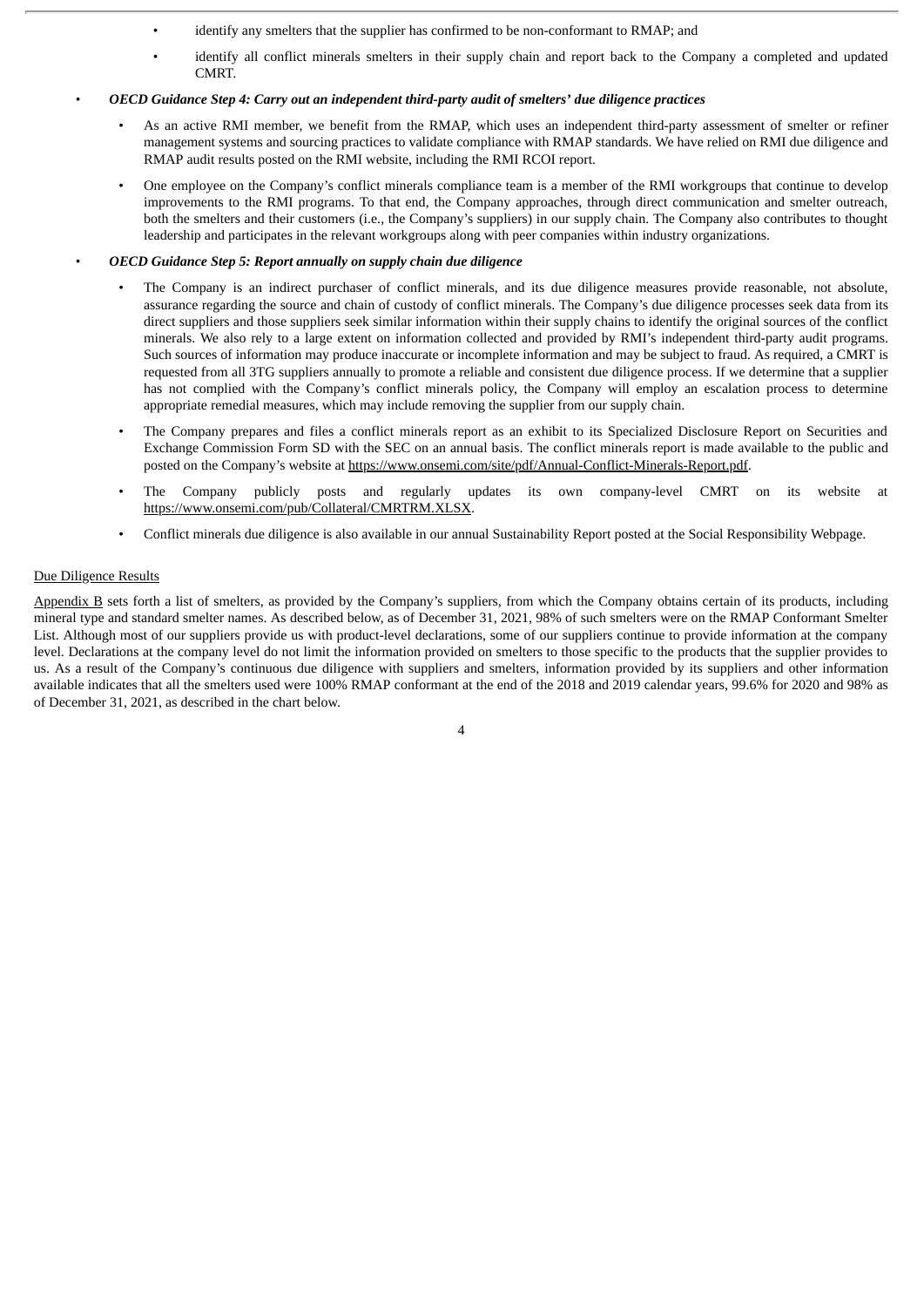| 2021<br>98%           |                   | 2020<br>99.6% | 2019<br>100%          |                     | 2018<br>100% |
|-----------------------|-------------------|---------------|-----------------------|---------------------|--------------|
| <b>REPORTING YEAR</b> | <b>CONFORMANT</b> | <b>ACTIVE</b> | <b>NON-CONFORMANT</b> | <b>NOT ELIGIBLE</b> | <b>TOTAL</b> |
| 2021                  | 98%               | 1.0%          | 1%                    | 0%                  | 100%         |
| 2020                  | 99.6%             | 0.4%          | 0%                    | 0%                  | 100%         |
| 2019                  | 100%              | 0%            | 0%                    | 0%                  | 100%         |
| 2018                  | 100%              | 0%            | 0%                    | 0%                  | 100%         |

The smelter or refiner statuses utilized in the chart have the following definitions:

- "Conformant" means that a smelter has been independently assessed and found conformant with the relevant RMAP standard and is included in the Standard Smelter List.
- "Active" means that a smelter has been engaged in the RMAP program but has not yet been determined to be conformant and is included in the Standard Smelter List.
- "Non-conformant" means that a smelter meets the definition of a smelter or refiner, is identified as an eligible smelter, has been independently assessed and found non-conformant with the relevant RMAP standards and is included in the Standard Smelter List.
- "Not eligible" means that an entity does not meet the definition of a smelter or refiner or is otherwise ineligible for the RMAP program and is not included in the Standard Smelter List. This includes any alleged or unknown smelter that requires more research for its RMAP eligibility.

For the year ended December 31, 2021, there were two "active" tin smelters and two "non-conformant" gold refiners reported. All tantalum and tungsten smelters were reported to be 100% RMAP conformant as shown in the table below:

| <b>2021 REPORTING YEAR</b> | <b>CONFORMANT</b> | <b>ACTIVE</b> | <b>NON-CONFORMANT</b> | <b>NOT ELIGIBLE</b> | <b>TOTAL SMELTER</b> |
|----------------------------|-------------------|---------------|-----------------------|---------------------|----------------------|
| <b>GOLD</b>                | 105               |               |                       |                     | 107                  |
| <b>TANTALUM</b>            |                   |               |                       |                     |                      |
| TIN                        | 50                |               |                       |                     |                      |
| <b>TUNGSTEN</b>            | 24                |               |                       |                     | 24                   |
| <b>Total</b>               | 204               |               |                       |                     | 208                  |

#### Mitigation of Risk Related to Benefiting Armed Groups

The Company continues to improve its processes and procedures to mitigate the risk that the conflict minerals that it sources benefit armed groups. In particular, the Company has taken a number of steps to improve its due diligence processes, including, but not limited to, the following:

• The Company has incorporated conflict minerals compliance requirements into its supplier handbook for all key suppliers.

5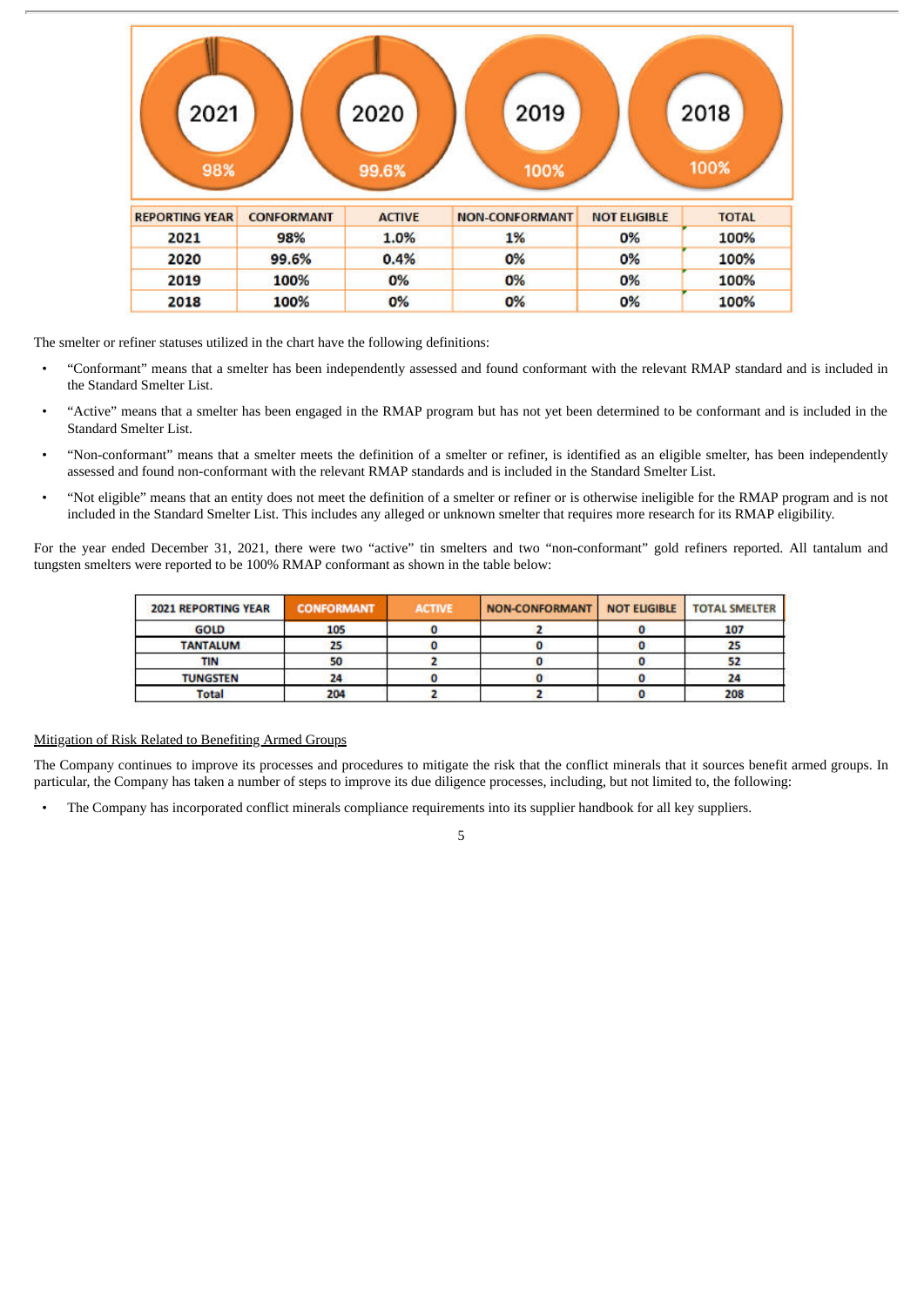- The Company has incorporated conflict minerals compliance requirements and checkpoints into its business processes for new product introduction, new supplier qualification and change management.
- The Company reviews and evaluates supplier data that it receives, including by comparison with the RMI's RCOI report and other available data, with a view to increasing the reliability of its information and processes and the completeness and accuracy of such information.
- If a smelter becomes non-conformant at any time, the Company will send an outreach letter directly to such smelter.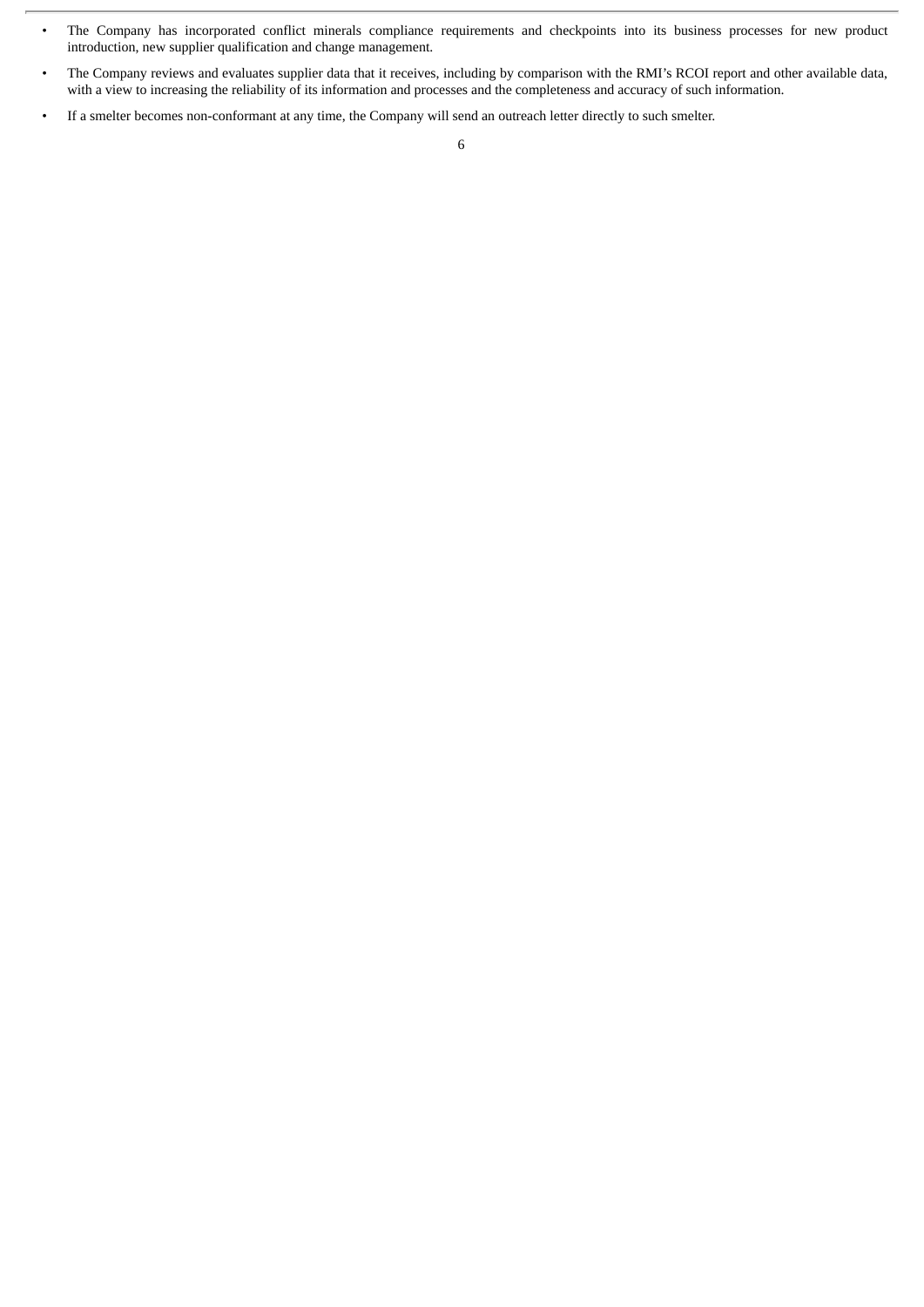#### **APPENDIX A**

Below is a summary of the country of origin information for minerals used in **onsemi** products, collected as a result of the Company's RCOI and due diligence from all suppliers based on information available to the Company as of December 31, 2021.

| Andorra                           | Ghana                     | Singapore                                            |
|-----------------------------------|---------------------------|------------------------------------------------------|
| Australia                         | India                     | South Africa                                         |
| Austria                           | Indonesia                 | Spain                                                |
| Belgium                           | Italy                     | Sweden                                               |
| Bolivia (Plurinational State of)  | Japan                     | Switzerland                                          |
| <b>Brazil</b>                     | Kazakhstan                | Taiwan, Province of China                            |
| Burundi                           | Korea, Republic of        | Tanzania                                             |
| Canada                            | Kyrgyzstan                | Thailand                                             |
| Chile                             | Malaysia                  | Turkey                                               |
| China                             | Mexico                    | Uganda                                               |
| Colombia                          | Myanmar                   | <b>United Arab Emirates</b>                          |
| Congo, Democratic Republic of the | <b>Netherlands</b>        | United Kingdom of Great Britain and Northern Ireland |
| Czechia                           | Peru                      | <b>United States of America</b>                      |
| Estonia                           | Philippines               | Uzbekistan                                           |
| Ethiopia                          | Poland                    | Venezuela                                            |
| France                            | <b>Russian Federation</b> | Vietnam                                              |
| Germany                           | Rwanda                    |                                                      |

A-1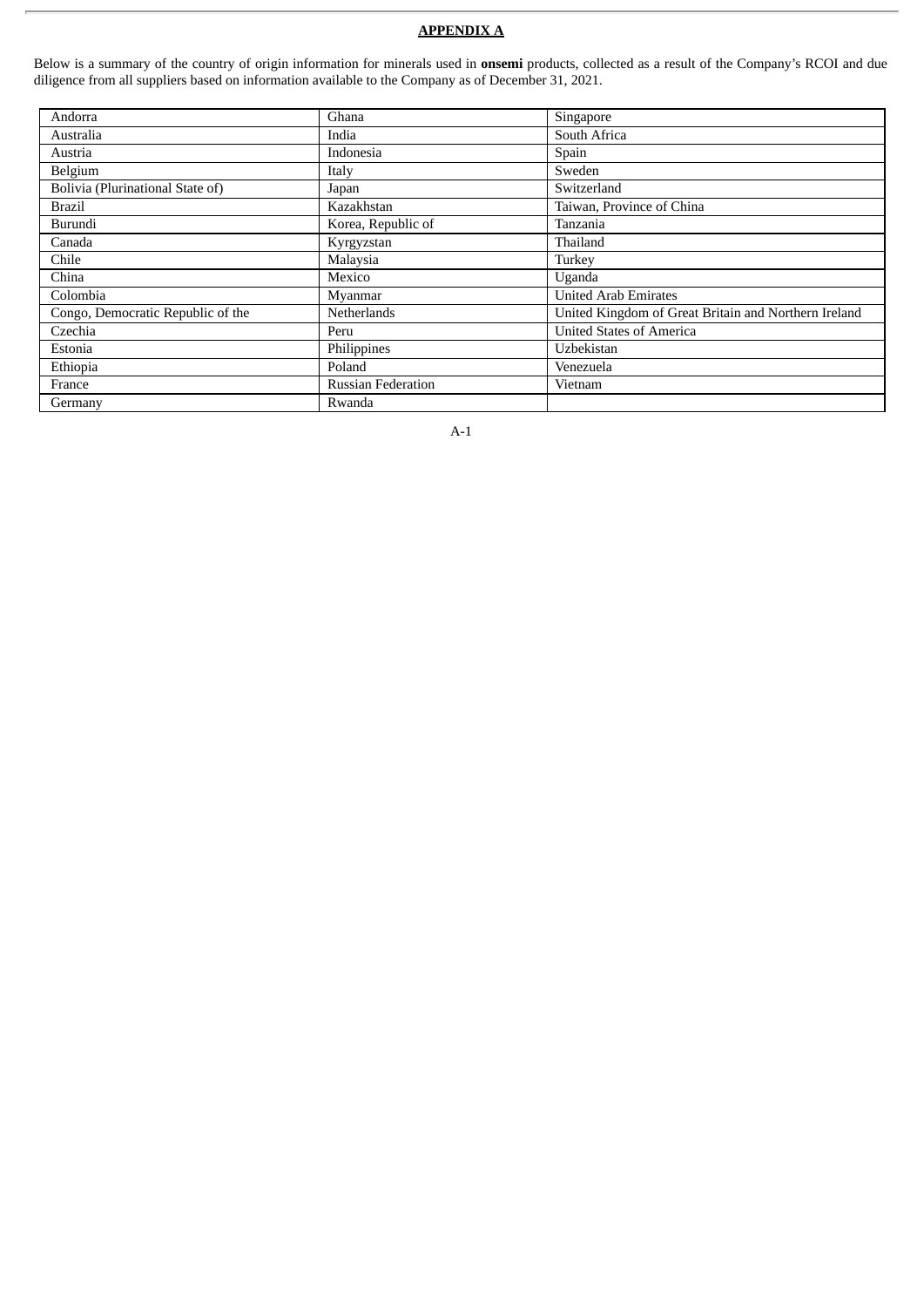#### **APPENDIX B**

#### **CONFLICT MINERALS SOURCING INFORMATION\* (as of December 31, 2021)**

| SN              | <b>METAL</b> | CD        | <b>STANDARD SMELTER NAME</b>                                    | <b>SMELTER COUNTRY</b>          |
|-----------------|--------------|-----------|-----------------------------------------------------------------|---------------------------------|
| $\mathbf{1}$    | Gold         | CID002763 | 8853 S.p.A.                                                     | Italy                           |
| 2               | Gold         | CID000015 | <b>Advanced Chemical Company</b>                                | <b>United States of America</b> |
| 3               | Gold         | CID000035 | Agosi AG                                                        | Germany                         |
| $\overline{4}$  | Gold         | CID000019 | Aida Chemical Industries Co., Ltd.                              | Japan                           |
| 5               | Gold         | CID002560 | Al Etihad Gold Refinery DMCC                                    | <b>United Arab Emirates</b>     |
| 6               | Gold         | CID000041 | Almalyk Mining and Metallurgical Complex (AMMC)                 | Uzbekistan                      |
| $\overline{7}$  | Gold         | CID000058 | AngloGold Ashanti Corrego do Sitio Mineracao                    | <b>Brazil</b>                   |
| 8               | Gold         | CID000077 | Argor-Heraeus S.A.                                              | Switzerland                     |
| 9               | Gold         | CID000082 | Asahi Pretec Corp.                                              | Japan                           |
| $10\,$          | Gold         | CID000924 | Asahi Refining Canada Ltd.                                      | Canada                          |
| $\overline{11}$ | Gold         | CID000920 | Asahi Refining USA Inc.                                         | <b>United States of America</b> |
| 12              | Gold         | CID000090 | Asaka Riken Co., Ltd.                                           | Japan                           |
| 13              | Gold         | CID002850 | <b>AU Traders and Refiners</b>                                  | South Africa                    |
| $\overline{14}$ | Gold         | CID000113 | Aurubis AG                                                      | Germany                         |
| 15              | Gold         | CID002863 | <b>Bangalore Refinery</b>                                       | India                           |
| $\overline{16}$ | Gold         | CID000128 | Bangko Sentral ng Pilipinas (Central Bank of the Philippines)   | Philippines                     |
| 17              | Gold         | CID000157 | <b>Boliden AB</b>                                               | Sweden                          |
| 18              | Gold         | CID000176 | C. Hafner GmbH + Co. KG                                         | Germany                         |
| 19              | Gold         | CID000185 | <b>CCR Refinery - Glencore Canada Corporation</b>               | Canada                          |
| 20              | Gold         | CID000189 | Cendres + Metaux S.A.                                           | Switzerland                     |
| $\overline{21}$ | Gold         | CID000233 | Chimet S.p.A.                                                   | Italy                           |
| 22              | Gold         | CID000264 | Chugai Mining                                                   | Japan                           |
| 23              | Gold         | CID000362 | <b>DODUCO</b> Contacts and Refining GmbH                        | Germany                         |
| 24              | Gold         | CID000401 | Dowa                                                            | Japan                           |
| 25              | Gold         | CID000359 | DSC (Do Sung Corporation)                                       | Korea, Republic Of              |
| $\overline{26}$ | Gold         | CID000425 | Eco-System Recycling Co., Ltd. East Plant                       | Japan                           |
| 27              | Gold         | CID003424 | Eco-System Recycling Co., Ltd. North Plant                      | Japan                           |
| 28              | Gold         | CID003425 | Eco-System Recycling Co., Ltd. West Plant                       | Japan                           |
| 29              | Gold         | CID002561 | <b>Emirates Gold DMCC</b>                                       | <b>United Arab Emirates</b>     |
| 30              | Gold         | CID002459 | <b>Geib Refining Corporation</b>                                | <b>United States of America</b> |
| $\overline{31}$ | Gold         | CID002243 | Gold Refinery of Zijin Mining Group Co., Ltd.                   | China                           |
| 32              | Gold         | CID000694 | Heimerle + Meule GmbH                                           | Germany                         |
| 33              | Gold         | CID000711 | Heraeus Germany GmbH Co. KG                                     | Germany                         |
| $\overline{34}$ | Gold         | CID000707 | Heraeus Metals Hong Kong Ltd.                                   | China                           |
| $\overline{35}$ | Gold         | CID000801 | Inner Mongolia Qiankun Gold and Silver Refinery Share Co., Ltd. | China                           |
| $\overline{36}$ | Gold         | CID000807 | Ishifuku Metal Industry Co., Ltd.                               | Japan                           |
| 37              | Gold         | CID000814 | <b>Istanbul Gold Refinery</b>                                   | Turkey                          |
| 38              | Gold         | CID002765 | Italpreziosi                                                    | Italy                           |
| 39              | Gold         | CID000823 | Japan Mint                                                      | Japan                           |
| 40              | Gold         | CID000855 | Jiangxi Copper Co., Ltd.                                        | China                           |
| 41              | Gold         | CID000493 | <b>JSC Novosibirsk Refinery</b>                                 | <b>Russian Federation</b>       |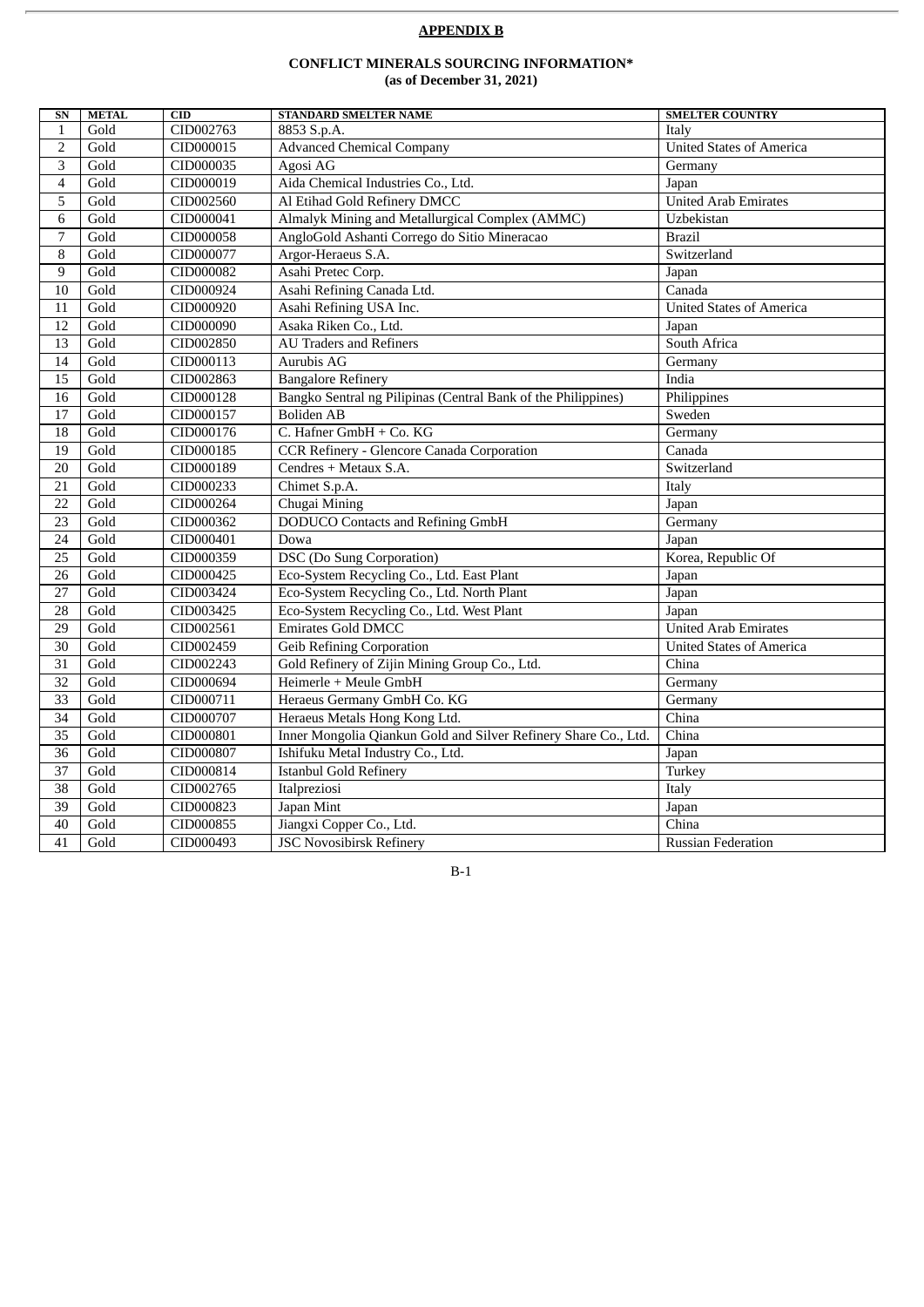| SN              | <b>METAL</b> | <b>CID</b> | <b>STANDARD SMELTER NAME</b>                                | <b>SMELTER COUNTRY</b>          |
|-----------------|--------------|------------|-------------------------------------------------------------|---------------------------------|
| 42              | Gold         | CID000929  | <b>JSC</b> Uralelectromed                                   | <b>Russian Federation</b>       |
| 43              | Gold         | CID000937  | JX Nippon Mining & Metals Co., Ltd.                         | Japan                           |
| 44              | Gold         | CID000957  | Kazzinc                                                     | Kazakhstan                      |
| 45              | Gold         | CID000969  | Kennecott Utah Copper LLC                                   | <b>United States of America</b> |
| 46              | Gold         | CID002511  | KGHM Polska Miedz Spolka Akcyjna                            | Poland                          |
| 47              | Gold         | CID000981  | Kojima Chemicals Co., Ltd.                                  | Japan                           |
| 48              | Gold         | CID002605  | Korea Zinc Co., Ltd.                                        | Korea, Republic Of              |
| 49              | Gold         | CID001029  | Kyrgyzaltyn JSC                                             | Kyrgyztan                       |
| $\overline{50}$ | Gold         | CID002762  | L'Orfebre S.A.                                              | Andorra                         |
| 51              | Gold         | CID001078  | LS-NIKKO Copper Inc.                                        | Korea, Republic Of              |
| 52              | Gold         | CID000689  | LT Metal Ltd.                                               | Korea, Republic Of              |
| 53              | Gold         | CID002606  | <b>Marsam Metals</b>                                        | <b>Brazil</b>                   |
| 54              | Gold         | CID001113  | Materion                                                    | <b>United States of America</b> |
| 55              | Gold         | CID001119  | Matsuda Sangyo Co., Ltd.                                    | Japan                           |
| 56              | Gold         | CID001149  | Metalor Technologies (Hong Kong) Ltd.                       | China                           |
| 57              | Gold         | CID001152  | Metalor Technologies (Singapore) Pte., Ltd.                 | <b>SINGAPORE</b>                |
| 58              | Gold         | CID001147  | Metalor Technologies (Suzhou) Ltd.                          | China                           |
| 59              | Gold         | CID001153  | Metalor Technologies S.A.                                   | Switzerland                     |
| 60              | Gold         | CID001157  | <b>Metalor USA Refining Corporation</b>                     | <b>United States of America</b> |
| 61              | Gold         | CID001161  | Metalurgica Met-Mex Penoles S.A. De C.V.                    | <b>MEXICO</b>                   |
| 62              | Gold         | CID001188  | Mitsubishi Materials Corporation                            | Japan                           |
| 63              | Gold         | CID001193  | Mitsui Mining and Smelting Co., Ltd.                        | Japan                           |
| 64              | Gold         | CID002509  | MMTC-PAMP India Pvt., Ltd.                                  | India                           |
| 65              | Gold         | CID001204  | Moscow Special Alloys Processing Plant                      | <b>Russian Federation</b>       |
| 66              | Gold         | CID001220  | Nadir Metal Rafineri San. Ve Tic. A.S.                      | Turkey                          |
| 67              | Gold         | CID001236  | Navoi Mining and Metallurgical Combinat                     | Uzbekistan                      |
| 68              | Gold         | CID001259  | Nihon Material Co., Ltd.                                    | Japan                           |
| 69              | Gold         | CID002779  | Ogussa Osterreichische Gold- und Silber-Scheideanstalt GmbH | Austria                         |
| 70              | Gold         | CID001325  | Ohura Precious Metal Industry Co., Ltd.                     | Japan                           |
| 71              | Gold         | CID001326  | OJSC "The Gulidov Krasnoyarsk Non-Ferrous Metals Plant"     | <b>Russian Federation</b>       |
|                 |              |            | (OJSC Krastsvetmet)                                         |                                 |
| 72              | Gold         | CID001352  | PAMP S.A.                                                   | Switzerland                     |
| 73              | Gold         | CID002919  | Planta Recuperadora de Metales SpA                          | Chile                           |
| 74              | Gold         | CID001386  | Prioksky Plant of Non-Ferrous Metals                        | <b>Russian Federation</b>       |
| 75              | Gold         | CID001397  | PT Aneka Tambang (Persero) Tbk                              | Indonesia                       |
| 76              | Gold         | CID001498  | PX Precinox S.A.                                            | Switzerland                     |
| 77              | Gold         | CID001512  | Rand Refinery (Pty) Ltd.                                    | South Africa                    |
| 78              | Gold         | CID002582  | REMONDIS PMR B.V.                                           | Netherlands                     |
| 79              | Gold         | CID001534  | Royal Canadian Mint                                         | Canada                          |
| 80              | Gold         | CID002761  | <b>SAAMP</b>                                                | France                          |
| 81              | Gold         | CID002973  | Safimet S.p.A                                               | Italy                           |
| 82              | Gold         | CID002290  | SAFINA A.S.                                                 | Czechia                         |
| 83              | Gold         | CID001555  | <b>Samduck Precious Metals</b>                              | Korea, Republic Of              |
| 84              | Gold         | CID002777  | SAXONIA Edelmetalle GmbH                                    | Germany                         |
| 85              | Gold         | CID001585  | SEMPSA Joyeria Plateria S.A.                                | Spain                           |
| 86              | Gold         | CID001916  | Shandong Gold Smelting Co., Ltd.                            | China                           |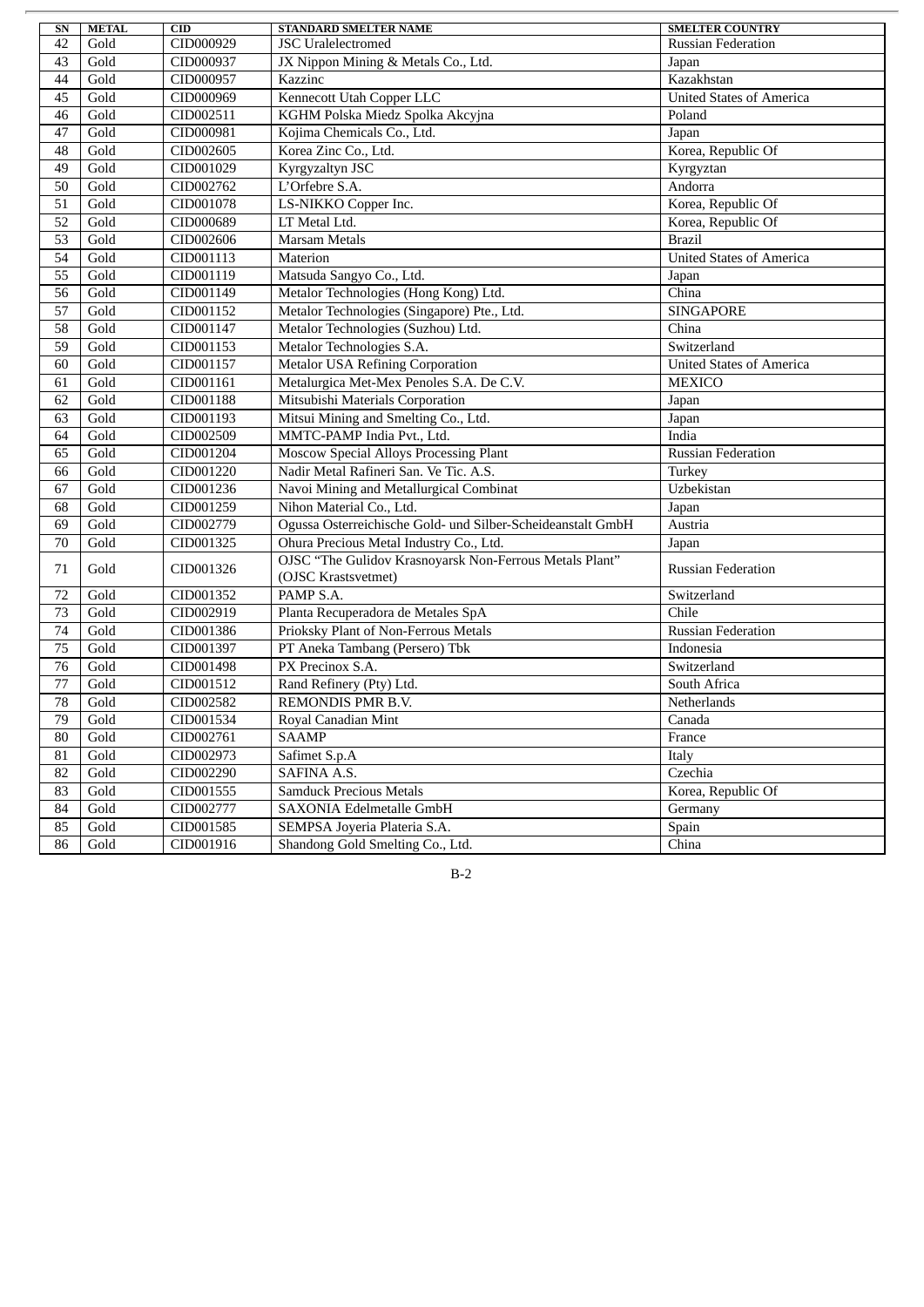| <b>SN</b> | <b>METAL</b> | CID       | <b>STANDARD SMELTER NAME</b>                         | <b>SMELTER COUNTRY</b>          |
|-----------|--------------|-----------|------------------------------------------------------|---------------------------------|
| 87        | Gold         | CID001622 | Shandong Zhaojin Gold & Silver Refinery Co., Ltd.    | China                           |
| 88        | Gold         | CID001736 | Sichuan Tianze Precious Metals Co., Ltd.             | China                           |
| 89        | Gold         | CID002516 | Singway Technology Co., Ltd.                         | Taiwan, Province of China       |
| 90        | Gold         | CID001756 | SOE Shyolkovsky Factory of Secondary Precious Metals | <b>Russian Federation</b>       |
| 91        | Gold         | CID001761 | Solar Applied Materials Technology Corp.             | Taiwan, Province of China       |
| 92        | Gold         | CID001798 | Sumitomo Metal Mining Co., Ltd.                      | Japan                           |
| 93        | Gold         | CID002918 | SungEel HiMetal Co., Ltd.                            | Korea, Republic Of              |
| 94        | Gold         | CID002580 | T.C.A S.p.A                                          | Italy                           |
| 95        | Gold         | CID001875 | Tanaka Kikinzoku Kogyo K.K.                          | Japan                           |
| 96        | Gold         | CID001938 | Tokuriki Honten Co., Ltd.                            | Japan                           |
| 97        | Gold         | CID002615 | TOO Tau-Ken-Altyn                                    | Kazakhstan                      |
| 98        | Gold         | CID001955 | Torecom                                              | Korea, Republic Of              |
| 99        | Gold         | CID002314 | <b>Umicore Precious Metals Thailand</b>              | Thailand                        |
| 100       | Gold         | CID001980 | Umicore S.A. Business Unit Precious Metals Refining  | Belgium                         |
| 101       | Gold         | CID001993 | United Precious Metal Refining, Inc.                 | <b>United States of America</b> |
| 102       | Gold         | CID002003 | Valcambi S.A.                                        | Switzerland                     |
| 103       | Gold         | CID002030 | Western Australian Mint (T/a The Perth Mint)         | Australia                       |
| 104       | Gold         | CID002778 | WIELAND Edelmetalle GmbH                             | Germany                         |
| 105       | Gold         | CID002100 | Yamakin Co., Ltd.                                    | Japan                           |
| 106       | Gold         | CID002129 | Yokohama Metal Co., Ltd.                             | Japan                           |
| 107       | Gold         | CID002224 | Zhongyuan Gold Smelter of Zhongjin Gold Corporation  | China                           |
| 108       | Tantalum     | CID000211 | Changsha South Tantalum Niobium Co., Ltd.            | $\overline{\text{China}}$       |
| 109       | Tantalum     | CID002504 | D Block Metals, LLC                                  | <b>United States of America</b> |
| 110       | Tantalum     | CID000456 | Exotech Inc.                                         | <b>United States of America</b> |
| 111       | Tantalum     | CID000460 | F&X Electro-Materials Ltd.                           | China                           |
| 112       | Tantalum     | CID002505 | FIR Metals & Resource Ltd.                           | China                           |
| 113       | Tantalum     | CID002558 | Global Advanced Metals Aizu                          | Japan                           |
| 114       | Tantalum     | CID002557 | Global Advanced Metals Boyertown                     | <b>United States of America</b> |
| 115       | Tantalum     | CID002547 | H.C. Starck Hermsdorf GmbH                           | Germany                         |
| 116       | Tantalum     | CID002548 | H.C. Starck Inc.                                     | <b>United States of America</b> |
| 117       | Tantalum     | CID002492 | Hengyang King Xing Lifeng New Materials Co., Ltd.    | China                           |
| 118       | Tantalum     | CID002512 | Jiangxi Dinghai Tantalum & Niobium Co., Ltd.         | China                           |
| 119       | Tantalum     | CID002842 | Jiangxi Tuohong New Raw Material                     | China                           |
| 120       | Tantalum     | CID000914 | JiuJiang JinXin Nonferrous Metals Co., Ltd.          | China                           |
| 121       | Tantalum     | CID000917 | Jiujiang Tanbre Co., Ltd.                            | China                           |
| 122       | Tantalum     | CID001163 | Metallurgical Products India Pvt., Ltd.              | India                           |
| 123       | Tantalum     | CID001192 | Mitsui Mining and Smelting Co., Ltd.                 | Japan                           |
| 124       | Tantalum     | CID001277 | Ningxia Orient Tantalum Industry Co., Ltd.           | China                           |
| 125       | Tantalum     | CID001200 | <b>NPM Silmet AS</b>                                 | Estonia                         |
| 126       | Tantalum     | CID002544 | TANIOBIS Co., Ltd.                                   | Thailand                        |
| 127       | Tantalum     | CID002545 | <b>TANIOBIS GmbH</b>                                 | Germany                         |
| 128       | Tantalum     | CID002549 | TANIOBIS Japan Co., Ltd.                             | Japan                           |
| 129       | Tantalum     | CID002550 | TANIOBIS Smelting GmbH & Co. KG                      | Germany                         |
| 130       | Tantalum     | CID001969 | Ulba Metallurgical Plant JSC                         | Kazakhstan                      |
| 131       | Tantalum     | CID000616 | XIMEI RESOURCES (GUANGDONG) LIMITED                  | China                           |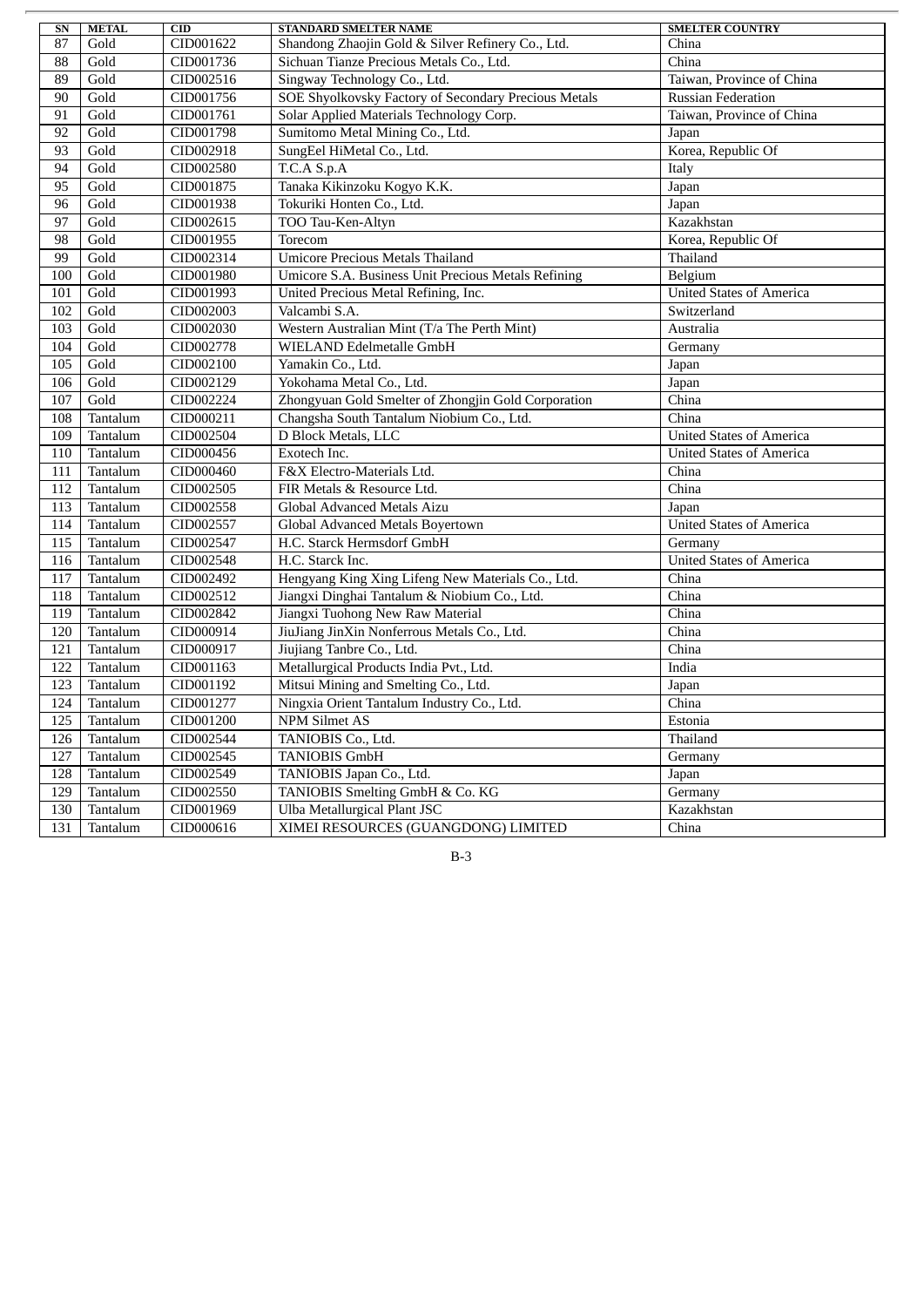| SN  | <b>METAL</b> | CID       | <b>STANDARD SMELTER NAME</b>                      | <b>SMELTER COUNTRY</b>           |
|-----|--------------|-----------|---------------------------------------------------|----------------------------------|
| 132 | Tantalum     | CID001522 | Yanling Jincheng Tantalum & Niobium Co., Ltd.     | China                            |
| 133 | Tin          | CID000292 | Alpha                                             | <b>United States of America</b>  |
| 134 | Tin          | CID000228 | Chenzhou Yunxiang Mining and Metallurgy Co., Ltd. | China                            |
| 135 | Tin          | CID003190 | Chifeng Dajingzi Tin Industry Co., Ltd.           | China                            |
| 136 | Tin          | CID001070 | China Tin Group Co., Ltd.                         | China                            |
| 137 | Tin          | CID000402 | Dowa                                              | Japan                            |
| 138 | Tin          | CID000438 | <b>EM Vinto</b>                                   | Bolivia (Plurinational State of) |
| 139 | Tin          | CID000468 | <b>Fenix Metals</b>                               | Poland                           |
| 140 | Tin          | CID000942 | Gejiu Kai Meng Industry and Trade LLC             | China                            |
| 141 | Tin          | CID000538 | Gejiu Non-Ferrous Metal Processing Co., Ltd.      | China                            |
| 142 | Tin          | CID001908 | Gejiu Yunxin Nonferrous Electrolysis Co., Ltd.    | China                            |
| 143 | Tin          | CID000555 | Gejiu Zili Mining And Metallurgy Co., Ltd.        | China                            |
| 144 | Tin          | CID003116 | Guangdong Hanhe Non-Ferrous Metal Co., Ltd.       | China                            |
| 145 | Tin          | CID002844 | HuiChang Hill Tin Industry Co., Ltd.              | China                            |
| 146 | Tin          | CID001231 | Jiangxi New Nanshan Technology Ltd.               | China                            |
| 147 | Tin          | CID003387 | Luna Smelter, Ltd.                                | Rwanda                           |
| 148 | Tin          | CID003379 | Ma'anshan Weitai Tin Co., Ltd.                    | China                            |
| 149 | Tin          | CID002468 | Magnu's Minerais Metais e Ligas Ltda.             | <b>Brazil</b>                    |
| 150 | Tin          | CID001105 | Malaysia Smelting Corporation (MSC)               | Malaysia                         |
| 151 | Tin          | CID002500 | Melt Metais e Ligas S.A.                          | <b>Brazil</b>                    |
| 152 | Tin          | CID001142 | Metallic Resources, Inc.                          | <b>United States of America</b>  |
| 153 | Tin          | CID002773 | Metallo Belgium N.V.                              | Belgium                          |
| 154 | Tin          | CID002774 | Metallo Spain S.L.U.                              | Spain                            |
| 155 | Tin          | CID001173 | Mineracao Taboca S.A.                             | <b>Brazil</b>                    |
| 156 | Tin          | CID001182 | Minsur                                            | <b>PERU</b>                      |
| 157 | Tin          | CID001191 | Mitsubishi Materials Corporation                  | Japan                            |
| 158 | Tin          | CID001314 | O.M. Manufacturing (Thailand) Co., Ltd.           | Thailand                         |
| 159 | Tin          | CID002517 | O.M. Manufacturing Philippines, Inc.              | Philippines                      |
| 160 | Tin          | CID001337 | Operaciones Metalurgicas S.A.                     | Bolivia (Plurinational State of) |
| 161 | Tin          | CID001399 | PT Artha Cipta Langgeng                           | Indonesia                        |
| 162 | Tin          | CID002503 | PT ATD Makmur Mandiri Jaya                        | Indonesia                        |
| 163 | Tin          | CID001406 | PT Babel Surya Alam Lestari                       | Indonesia                        |
| 164 | Tin          | CID003205 | PT Bangka Serumpun                                | Indonesia                        |
| 165 | Tin          | CID001428 | Smelter not listed                                | Indonesia                        |
| 166 | Tin          | CID002835 | PT Menara Cipta Mulia                             | Indonesia                        |
| 167 | Tin          | CID001453 | PT Mitra Stania Prima                             | Indonesia                        |
| 168 | Tin          | CID001458 | PT Prima Timah Utama                              | Indonesia                        |
| 169 | Tin          | CID003381 | PT Rajawali Rimba Perkasa                         | Indonesia                        |
| 170 | Tin          | CID001460 | PT Refined Bangka Tin                             | Indonesia                        |
| 171 | Tin          | CID001468 | PT Stanindo Inti Perkasa                          | Indonesia                        |
| 172 | Tin          | CID001477 | PT Timah Tbk Kundur                               | Indonesia                        |
| 173 | Tin          | CID001482 | PT Timah Tbk Mentok                               | Indonesia                        |
| 174 | Tin          | CID001490 | PT Tinindo Inter Nusa                             | Indonesia                        |
| 175 | Tin          | CID002706 | Resind Industria e Comercio Ltda.                 | <b>Brazil</b>                    |
| 176 | Tin          | CID001539 | Rui Da Hung                                       | Taiwan, Province of China        |